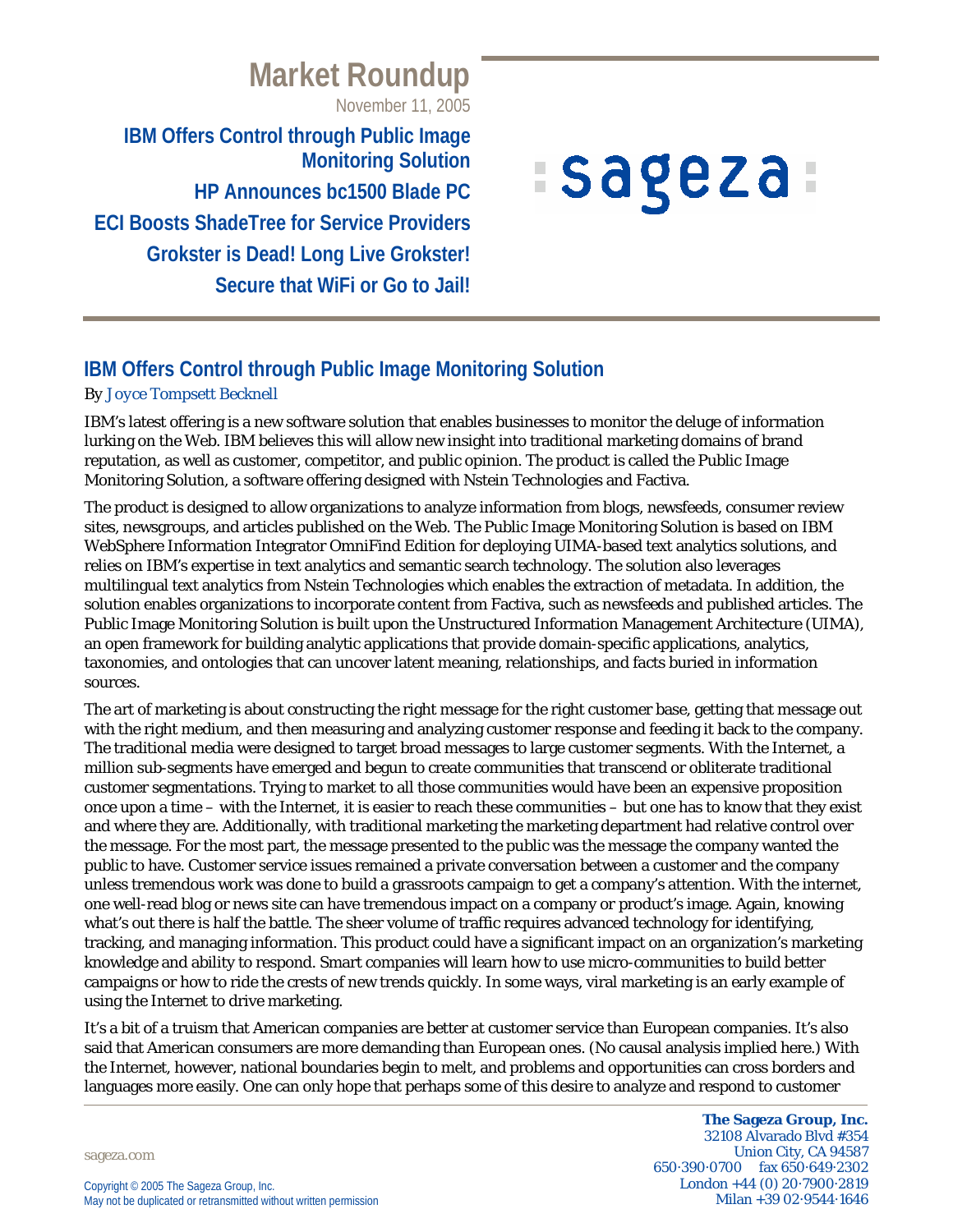sentiment will be found in European companies as well as in their American counterparts. We'd be happy to provide a list of our favorite candidates for improved marketing over a glass of fine Barolo any day.

# **HP Announces bc1500 Blade PC**

#### *By Clay Ryder*

Hewlett Packard has introduced the HP bc1500 blade PC, which is the latest addition to the HP Consolidated Client Infrastructure (CCI) solution. The CCI solution is targeted at those seeking to limit traditional desktop computing risks such as theft, viruses, and lost data, while maintaining a high-quality, personalized desktop experience for end users. CCI consists of access devices at the user site, such as HP Compaq Thin Clients, that connect to dedicated HP blade PCs. Users are dynamically allocated one-to-one connections through Microsoft Remote Desktop Connection software to an available blade PC, which retrieves user profiles from centralized networked storage located in a data center. The HP bc1500 blade PC features a low-power AMD Athlon 64 processor that delivers enhanced performance and the flexibility of 32-bit and 64-bit computing. The company states that the HP CCI delivers the most blade PCs per square foot with one of the lowest power and cooling requirements in the industry: the blade PC consumes only a fraction of the power of a traditional PC. In addition, HP CCI supports more advanced versions of HP Systems Insight Manager and HP Rapid Deployment Pack. The HP CCI solution is available immediately in the United States and Australia with pricing to vary by region. Configured and tested HP CCI solutions based on customer specifications are available through HP's Factory Express facilities. The HP bc1500 blade PC has a three-year "Advanced Exchange" warranty and is compliant with EU Reduction of Hazardous Substances codes.

This announcement is interesting for a couple of reasons. The choice to go with AMD as opposed to the original Transmeta offering may be in reaction to a perception that the less-than-overwhelming sales of the original blade PC were impacted by the choice of a tertiary x86 architecture supplier. Likewise, the lack of a 64-bit transition path may be laid to blame, but there are few 64-bit desktop applications on the market today. While we believe that these may have been factors, the basic issue to us is the underlying philosophy behind HP's blade PC. To be clear, we are great fans of blades and blade-based systems as they offer the ability to consolidate unwieldy infrastructure into a tidy footprint, but more importantly provide higher efficiency through the sharing of typically underutilized resources to meet the dynamic needs of organizations. This lack of virtualization is where the blade PC misses the mark in our view.

HP's blade PC approach, while tidying up the footprint in the data center, still maintains a one-to-one correlation between the user and the CPU, disk, RAM, and other system resources. Thus, much of the inefficiency of the desktop PC remains as there is no sharing of inherently underutilized resources. Although there is some macro efficiency gained through pooled access to PC blades, e.g., if only 70% of users are actively using a PC at any given time, an organization can get by with 30% fewer PCs, but this pales from an efficiency standpoint from virtualized solutions. Although HP argues it can pack more blades per square foot, this begs the question: why not reduce the number of blades needed altogether? The strategic and long-term financial advantage of CCI seems to be less than that of a virtualized scheme. Perhaps some enterprising user would think to deploy VMware on an HP blade PC and may be able to make it work as a virtualized resource, but why this is not just part and parcel of data centerfocused consolidation offering eludes us. While HP states that the one-to-one relationship addresses porting and performance issues, to us it seems HP's desire to substantially grow its thin client market is coloring its judgment. In some respects this approach sounds so 1996 to us. But then again in 1996 this offering would have bested the NC, NetPC, and other lackluster alternatives to the one-user-on-one-desktop model. The only problem is that today's calendar reads 2005.

# **ECI Boosts ShadeTree for Service Providers**

#### *By Joyce Tompsett Becknell*

This week ECI Telecom launched its ShadeTree Management Suite. The product is designed to give broadband service providers the ability to deploy residential and business services with minimal operational overhead. ShadeTree Management Suite is an open service provisioning and policy management system, which includes

sageza.com

**The Sageza Group, Inc.** 32108 Alvarado Blvd #354 Union City, CA 94587 650·390·0700 fax 650·649·2302 London +44 (0) 20·7900·2819 Milan +39 02·9544·1646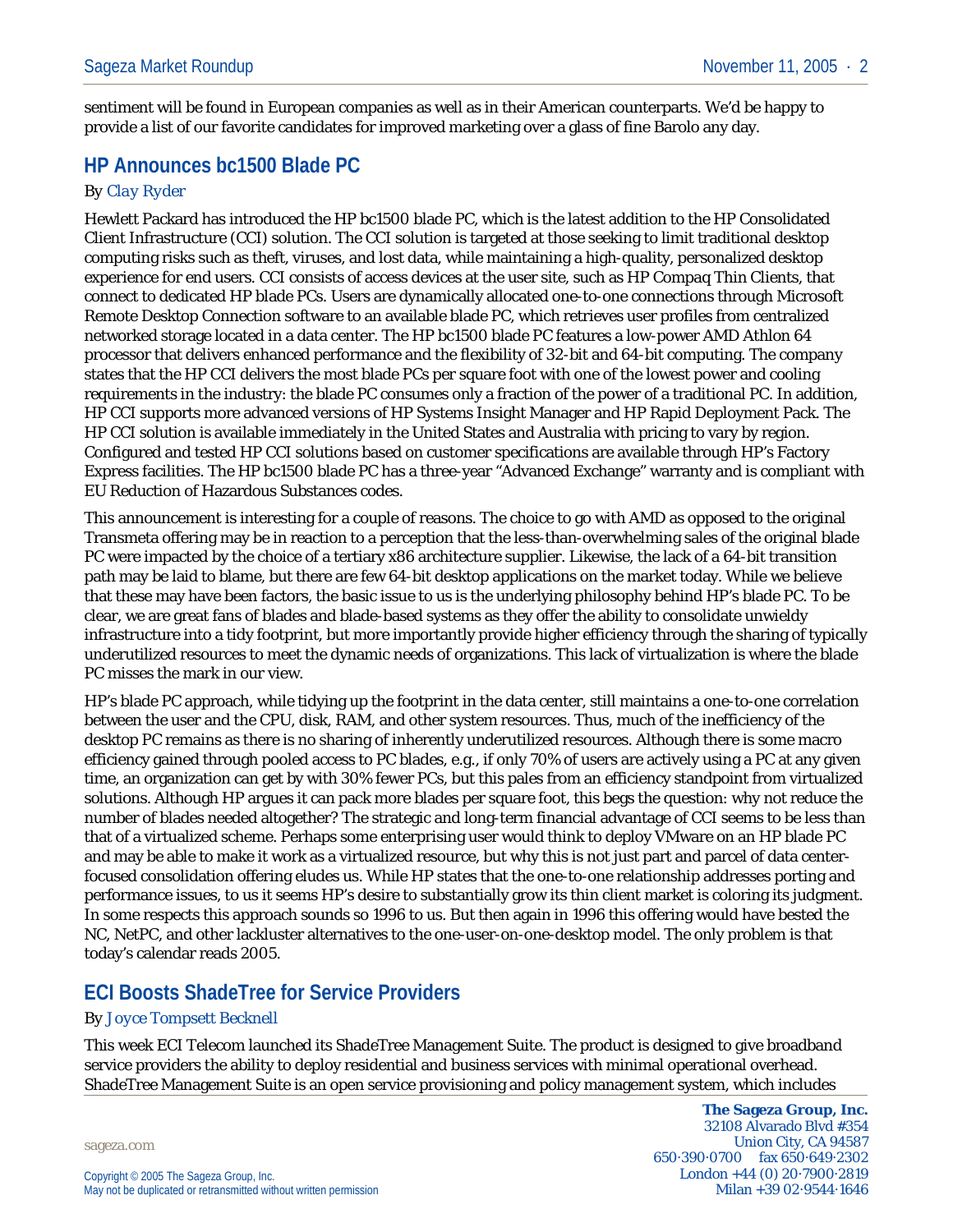automated configuration of network elements along with simplified service definition, which ECI believes will reduce the time and costs related to deploying Layer 2 and Layer 3 VPNs and on-demand triple-play service. ECI claims that ShadeTree Management Suite is designed to integrate non-intrusively with existing services and applications on the network and consolidates across the broadband service platform and the Authentication, Authorization, and Accounting (AAA) system.

Service Providers are seeing drastic and swift changes in their business model, with less reliance on static services and development of dynamic residential services. The rapid rise of VoIP technologies, delivered by companies like Vonage and Skype to business and residential users, means that voice service revenues are diminishing. Competition for broadband in many countries also means that flat-rate data service is also hard to grow once an area reaches saturation. Service Providers increasingly are turning to advanced residential and business services to diversify and expand their revenue base. The goal is to provide new service bundles quickly and to be able to adapt them to customer demand. Without proper management, this is a tricky proposition and difficult to execute upon. At the same time, Service Providers do not want to have to rip and replace existing infrastructure, especially since some of the European SPs are under the burden of debt taken on from next-generation mobile infrastructure; they need to be able to leverage what they have wherever possible. The ShadeTree Management Suite is designed to provide services that are access-agnostic, on-demand, and personalized.

The challenge of course is not with ECI's product but with the market in general. Service Providers need tools like ShadeTree Management Suite to create services, but they also need to identify the appropriate services, and more importantly to improve their service delivery capabilities. In addition, many services currently offered are too expensive, particularly if one is roaming (as happens frequently in Europe) , or are too difficult to use. Also, service and support is less than stellar for many services. The market has great potential, but services need to be priced appropriately, and in patchwork-quilt service provision geographies such as Europe, Service Providers are going to have to learn to work together to improve the customer experience and drive more business. One can travel from New York, to Chicago, to Dallas, to San Francisco and have a stable service provider and cost structure. The same can not be said if one travels from London, to Paris, to Milan, to Munich. If ShadeTree Management Suite can lower network management and service provisioning costs, then maybe the Service Providers will be able to give greater thought to customer service and savvy service delivery. That is a monumental good thing.

## **Grokster is Dead! Long Live Grokster!**

#### *By Jim Balderston*

Grokster has announced that it is shutting down its present service and has paid \$50 million to settle legal claims with the Recording Industry Association of America (RIAA) which sued Grokster over issues surround peer-topeer file-sharing of copyrighted content, most notably music. The company's Web site indicated that a new version of the service, which would comply with existing laws, would be coming in the future. The Grokster case made it all the way to the United States Supreme Court and was adjudicated in favor of the RIAA. The remaining sites copying Grokster's business model are expected to follow suit and settle with the RIAA, as other competing sites have done already.

The RIAA may be pounding its chest in wake of its crushing legal victory over Grokster and similar services, but we suspect such gloating will not last for long. Regardless of this legal victory, the way music is selected, obtained, distributed, and promoted has been changed forever. There is no going back to the good old days when the industry distribution and promotion vehicles were firmly in its control to the point that if a consumer wanted to buy a single song, he had to cough up \$15 or so for a CD that might contain no other content of interest to the buyer. Those days are forever gone.

Like many cavalry scouts, leading edge innovators can end up with a chest full of arrows due to the fact they are so far out ahead of the pack. Grokster is the latest example of this ongoing phenomenon, the provider of a truly disruptive technology or service that in the end is overwhelmed by the entrenched forces that it so clearly threatens. Grokster, like many companies before it, may well fade into memory or become a shell of its former self

sageza.com